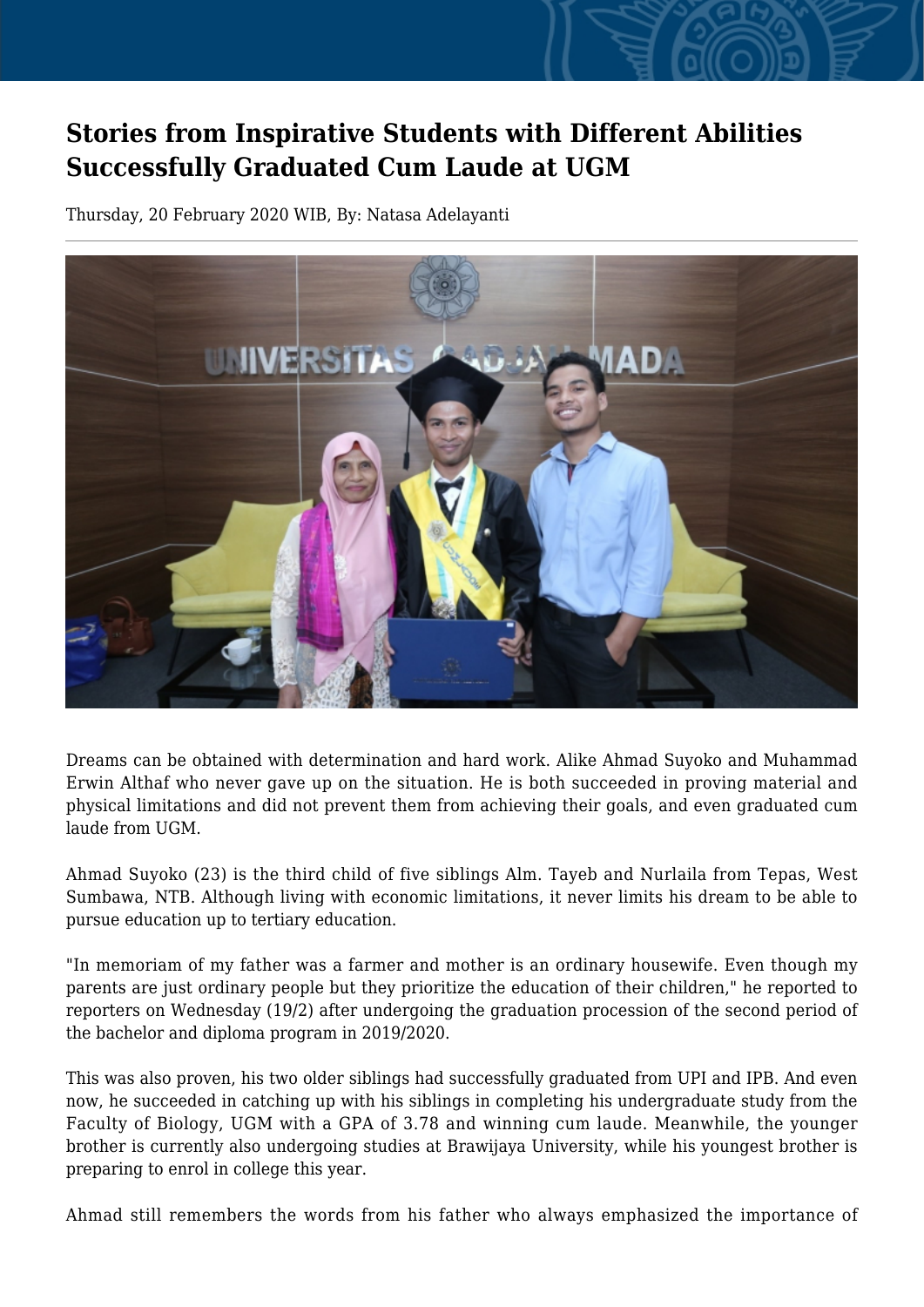education. To father, education is a way that can change a person's condition.

"You said education was number one. Education can change us from the current condition, " said alumni from SMA Negeri 1 Sumbawa Besar.

He was diligently learning to achieve dreams can become a researcher in the future in the hope that he does not want to disappoint his parents. His results showed that it never betrayed his effort. Moreover, there are various achievements were achieved at school. In elementary school, he became a finalist at OSN IPA at the national level, then at junior high school, he became a finalist at the district level Biology OSN and high school he became a national level OSN Biology finalist.

Thanks to good academic skills that finally led Ahmad to study at UGM and get a scholarship from a regional company in Sumbawa. In fact, he became the first person from his village to study at UGM.

In college, he also managed to donate a gold medal from the Biology Student Science Olympiad (2019) and a silver medal at the National Olympiad of Mathematics and Natural Sciences College in biology (2019). Not only that, but Ahmad also participated in a summer school at Chungnam National University, South Korea through the Global Korea Scholarship for ASEAN Countries' Science and Engineering Students scheme.

On the other hand, Nurlaila expressed her gratitude that her children had successfully completed their studies. Surely this did not slip out from the enthusiasm and persistence of their children in learning.

"I am so grateful that they pursue excellent goals. I always pray the best for them," she said.

Nurlaila said she felt unsure if she could send her children to the university level, especially with the economic condition realizing his husband who works as a farmer with a meager income.

"Somehow I feel like unsure if I could send my children to high school. However, my husband always assured me that we could do it no matter what and he also encouraged the children to seek scholarships. I am so grateful to know the reality that my children can go to college on a scholarship," she explained.

Another inspiring story is Muhammad Erwin Althaf. Even though he has hearing loss, Althaf was able to complete his studies from the Faculty of Animal Science UGM. He was partially hard-ofhearing from birth and could only hear sounds with high decibels, such as honking, applause, and hubbub.

Althaf said he did not feel any significant difficulties during college because he was also assisted by his friends. In class, he can still understand the material conveyed by lecturers through power points or writing on the board. Even so, it does not mean he has never experienced difficulties at all in class.

"The main point of difficulties is when somehow the lecturer explains the material which is not presented visually or they explain things differently from the PowerPoint," explained the man born in Semarang, January 30, 1995.

Althaf is the son of Dr. drg. Edi Sumarwanto, M.M., MH. Kes and drg. Eny Rusdaningsih, Sp.KG's